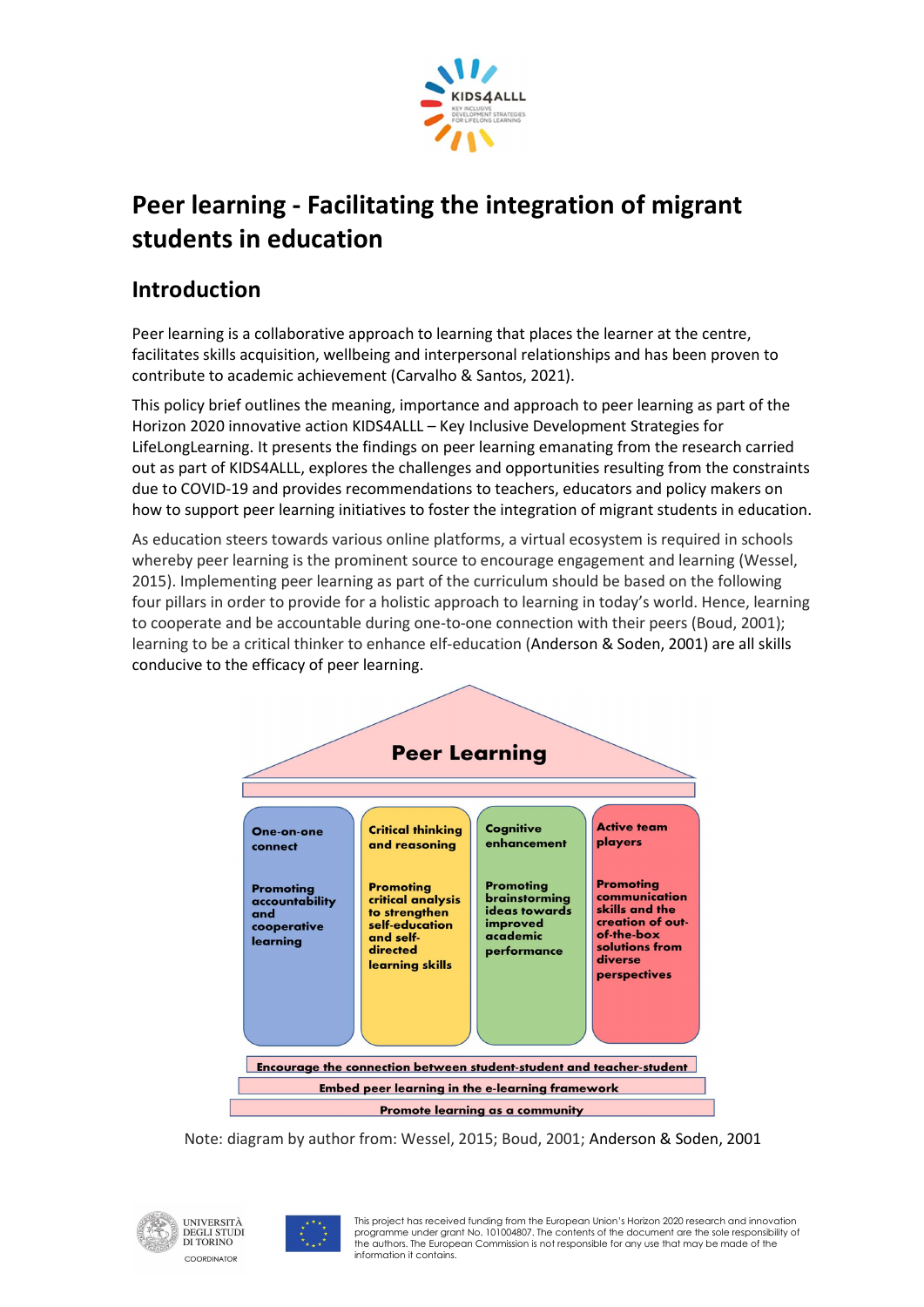

# The importance of peer learning in KIDS4ALLL

Everyone should have the lifelong right and opportunity to access high-quality education, regardless of their socio-cultural, political and economic background. This assumption is central when taking into account the challenges of contemporary education systems and, notably, the challenges faced by students with a migrant background (You, et al., 2020). Peer learning involves information, guidance and support from one individual to another. Peer learning has proven to be an effective approach to integration challenges, greatly benefiting members of vulnerable and disadvantaged groups (Manzoni & Rolfe, 2019). It is also crucial in promoting an inclusive and collaborative learning environment where learners are socialised to different outlooks and intercultural dialogue, in order to strengthen and enhance transcultural and interdisciplinary skills sets.

Peer learning in KIDS4ALLL is aimed at empowering learners to be actively involved in their own learning and consequently, in peer learning relationships. The outcome is the creation of a collaborative and inclusive learning environment to be tested in formal, non-formal and informal educational settings.

### Peer learning

Peer learning can provide personal and emotional support, improving the learners educational experience (Hansford et al., 2004), development of their interpersonal skills and wellbeing (Mugumbate et al., 2020). This could involve older learners developing responsibility skills whilst younger learners acquire a sense of security, hence, helping in reducing the stress level of the learner (Anderson et al., 2015). Peer learning may originate from subjects determined by the curriculum, created by the schools or students' own ideas and plans, or as the product of voluntary associations.

# Approach to peer learning in KIDS4ALLL

Our approach uses a three-fold learning path, encompassing knowledge acquisition, skills training and attitude transfer and, thus, a transformation of the actors involved from learners to mentor through:

- Fostering the eight lifelong learning key competencies
- Supporting teachers and educators adopting inclusive and participatory teaching fostering intercultural dialogue
- Testing peer learning through a buddy collaboration within a 9-months pilot phase

This involves the guided pairing of learners in a lifelong and life wide dimension, thus, enriching learning contents and learners' own socio-cultural experiences, which represents the real added value in a collaborative learning environment. KIDS4ALLL focuses not only on educational needs but also on socio-emotional and structural needs (Arnot & Pinson,2005), bearing in mind students' migration experiences, the diversification and evolving digitalisation of the learning community. Hence, encouraging open and effective dialogue among peers and breaking down social barriers is crucial.



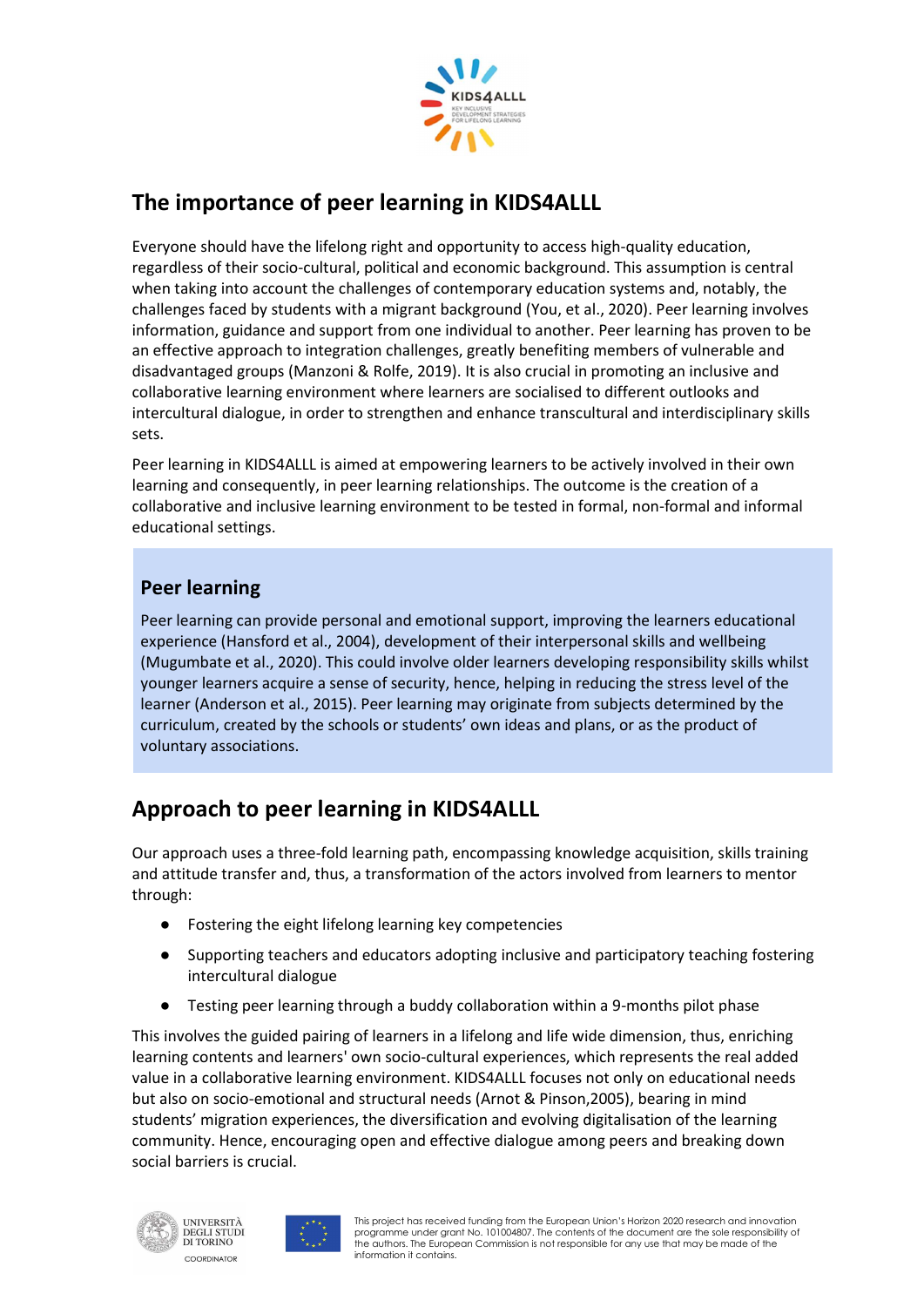

#### Contributing to research on peer learning

KIDS4ALLL is an innovative action funded under Horizon 2020 and its initiatives based on research of existing good practices of peer learning.

The report on individuated best practises (KIDS4ALLL, 2021a) is based on research of peer-to-peer collaboration and mentoring schemes focussing on children (ISCED1-3) with a migration background and implemented in formal, non-formal or informal settings. The research analysed 65 good practises meeting these criteria emanating from EU projects, contained in databases of best practises and reported by project partners within their respective educational contexts.

The Benchmarked best practice report (KIDS4ALLL, 2021b) presents a benchmark analysis of 27 good practises of peer learning from 8 countries forming part of KIDS4ALLL.

Both analyses were based on the following four indicators:

- Affordability and potential facilitators of the initiative
- Institutional and social impact
- Innovation and sustainability
- Recognition and monitoring strategies of needs

The analyses identified a number of key factors influencing the success of peer learning:

- Projects should be designed strategically, flexibly and long-term (Philip & Spratt, 2007) and volunteers provided with the necessary support for their implementation (Premazzi & Ricucci, 2017).
- Interventions should be sensitive to the needs of the target audience (Mugumbate et al., 2020).
- Effectiveness of initiatives seems to be enhanced, if they are grounded in other overarching support measures (Hall, 2003)
- Initiatives require both grassroots and high-level structural and financial support and commitment to ensure relevance and successful implementation on the ground as well as long-term sustainability and scalability.
- A legislative framework ensures consistency, replicability and scalability across space and time. Networking and a multi-agency approach facilitate transferability.
- Robust evaluation mechanisms demonstrate the effectiveness of projects promoting trust and identifying areas requiring improvement. With reference to Zaloznik et al (2021) a fivephase approach is advocated consisting of definition; discovery, dream; design; and delivery.



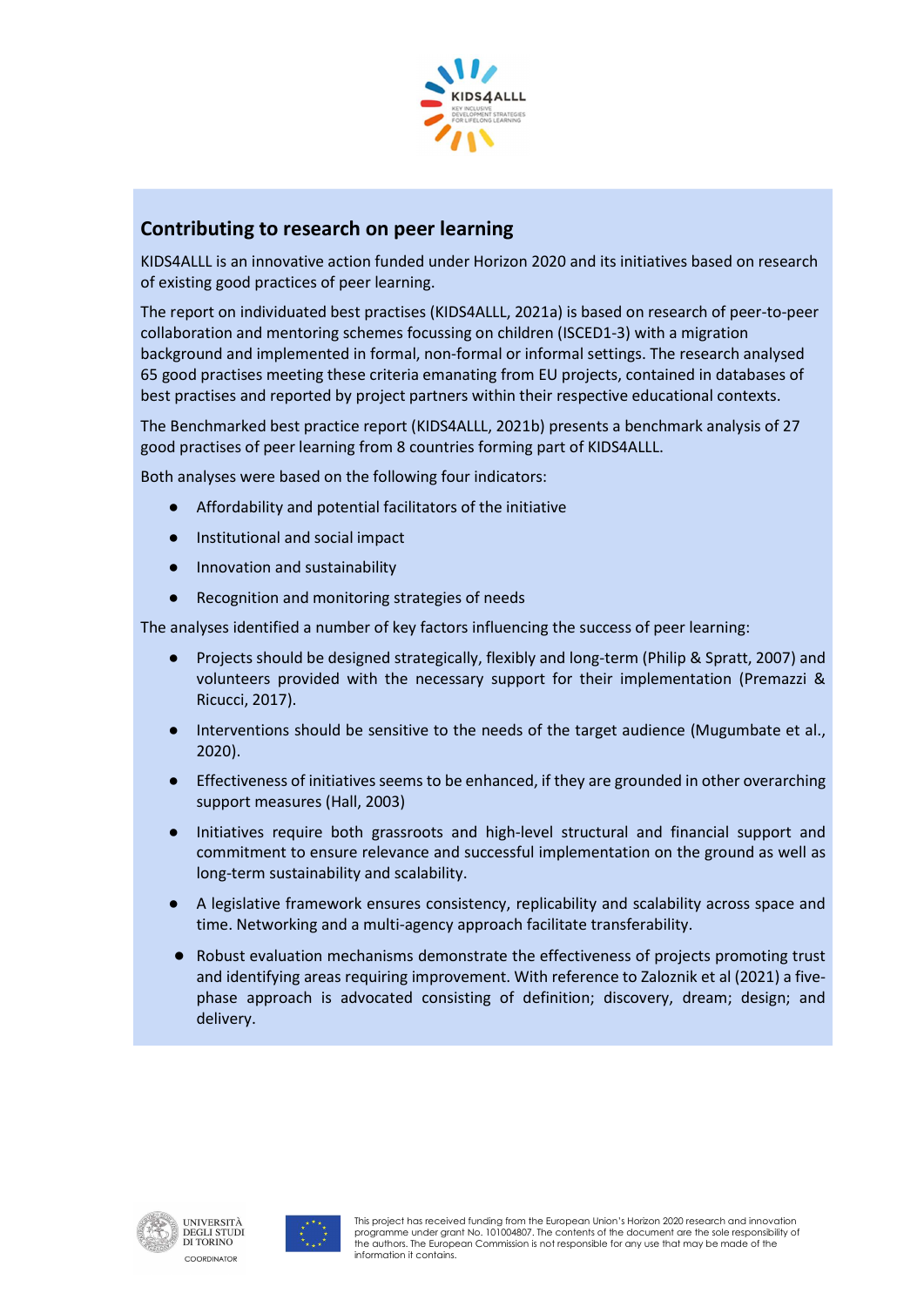

## Challenges and opportunities arising from COVID-19

Whilst COVID-19 shook the world, creating a sense of uncertainty about how schools can adapt from traditional classroom settings, it inspired change which might very well shape the future of education. Jill Ebstein (2021) quotes New Hampshire Commissioner of Education Frank Edelblut that "this is not a new problem. We shouldn't let the education system off the hook. COVID has simply exacerbated an existing problem and pointed out the need for new instructional models geared for minority and economically disadvantaged" (Ebstein, 2021, para. 4).

This unexpected situation impacted the mental health of educators, parents and students alike, amplifying in some instances existing challenges for some students, who were lost within the system, experienced a decreased motivation for learning or were disadvantaged in some other way. This was particularly the case for those from minority or economically disadvantaged backgrounds.

Yet, this pandemic has also, hopefully, created long-term positive effects such as

- the improvement of parental engagement,
- the implementation of online learning, or
- the move away from homogenous learning and towards more personalised models.

To this end evaluation and reflection on practices are needed to inform future development. Moreover, teaching should address COVID-19 and put it in a global and historical context (Daniel, 2020).

The students' socialisation needs were deeply impacted by COVID-19. Resorting to online learning meant the disruption of the school community, where relationships flourish and are strengthened (Daniel, 2020). Despite the effort of many schools to provide the most efficient opportunities for virtual interaction by use of online learning opportunities, these do not compare to structured settings where students can share interests and emotions (Fore & Hijazi, 2020). Such a disconnection also hinders the development of values which enrich students with skills to be 'conscious members of a solidarity-based community' (Colao et al., 2020).

Research on peer learning in KIDS4ALLL (KIDS4ALLL, 2021a, b) shows how important it is for learners to develop common interests and commitments with their peers, in which they engage not as migrants or nationals, but as human beings. A more inclusive and student-centered education and didactic methodologies, such as cooperative learning (based on student collaboration), may prevent students from feeling lost or detached from the school community. This may be applied to a number of educational tasks at different levels of education (Colao et al., 2020). Peer learning offers a great opportunity for students to practice skills such as:

- adaptability,
- resilience,
- decision-making, or
- problem solving.

These skills are much needed in this unpredictable world we live in not only for one's self but also for the benefit of others. Whether in a physical manner or online, peer learning gives learners a chance to have personal interactions with others and take an active role in the construction of their own learning process.



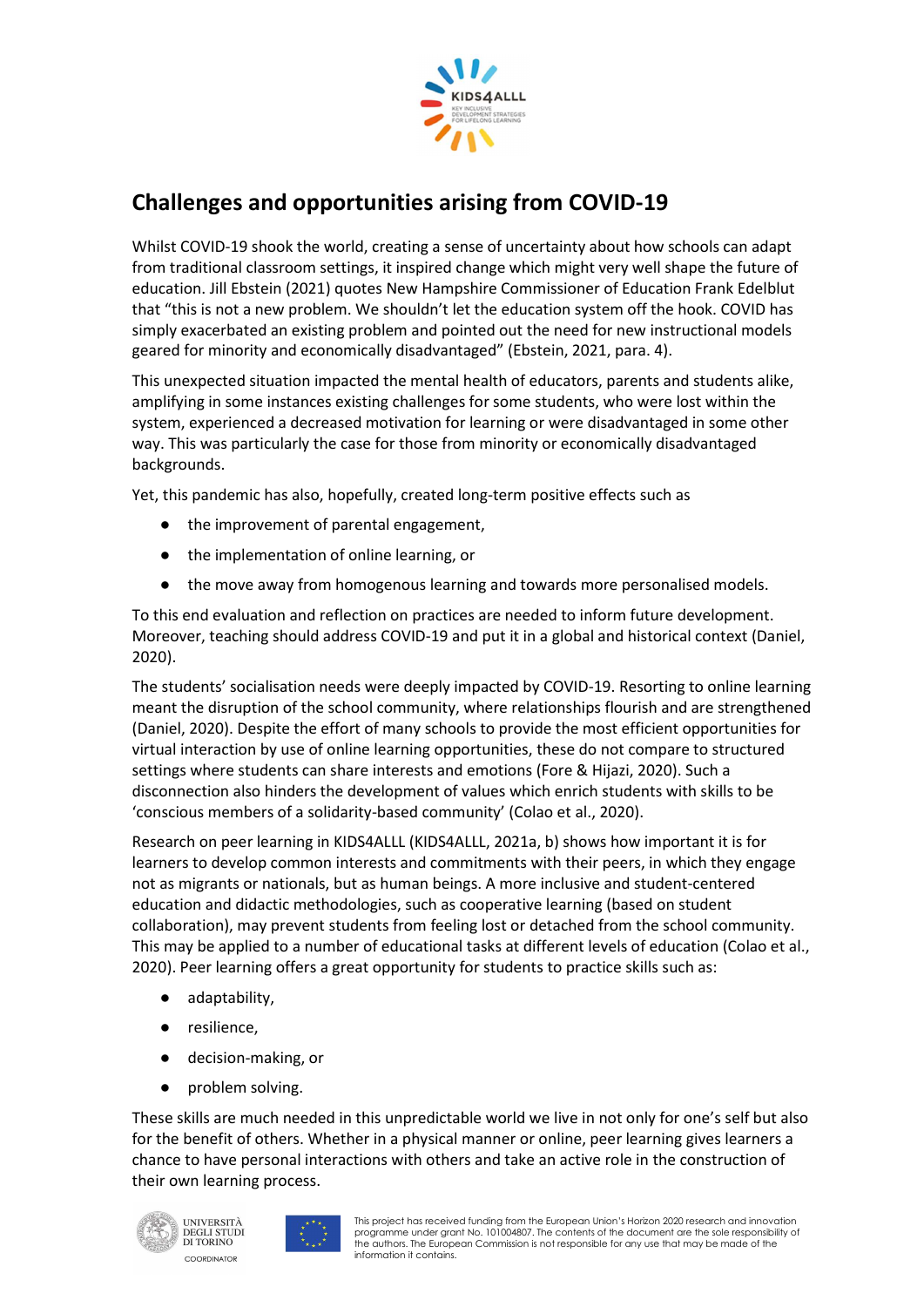

### Empowering educators to be agents of change

#### Why? … Benefits of peer learning

''Peers are powerful agents of learning, reflecting their inherent and increasing influence during child development'' (Helseth & Frazier, 2018, p. 287). Learning may be facilitated by implementing peer based interventions in both formal and non-formal settings (Harris, 1995). Within a structure of peer assisted learning, educators can maximise opportunities for learning without too many instructions (Mathes and Fuchs, 1993). The role of the educator would be to supervise and monitor the behaviour while learners are on-task, encouraging natural social exchanges (Rubin et al., 2009). Working together in pairs accentuates the students' responsibility to achieve mutual goals, taking it in turns to act as tutors and sharing the success (Simmons et al., 1994).

Peer interactions are considered to be a normal part of a social dynamic, however, research has shown how learning engagement and task efficiency can also be directly linked to Peer Assisted Learning. This will help students develop holistically to become global citizens. "The new set of crises is forcing humankind to reconsider its relationship to each other, and to the planet and universe: it is essential that we proactively change the world through learning" (Fullan, Quinn, & McEachen, 2017, p.5).

#### Where? … Settings suited for peer learning

Peer Assisted Learning may be adapted to all forms of formal learning, through project-based initiatives linked to the curriculum. However, it is also essential to "look beyond school" (Erstad, 2019, p. 65) to create engaging and motivating opportunities for informal learning by involving community-based initiatives. At higher levels of education informal learning may assist learners to access knowledge "in their leisure time, in digital platforms, in peer communication" (Pereira et al., 2019, p.47), making learning meaningful.

#### How? … Implementing peer learning

Peer Assisted Learning strategies are best implemented by establishing a collaborative framework and collaboration strategies. Training is required for both educators and learners to maximise impact. Fuchs et al. (1996) suggest that educators present this strategy by starting slow. One could include three 35-minute sessions per week, preceded by the lesson prepared by the educator. These sessions would then increase gradually as learners master the skills needed for effective peer learning and collaboration. Additionally, eLearning platforms may be integrated, as is one of the aims of KIDS4ALLL, besides other tools such as: Padlet, J2E, Flipgrid, FAIE, Kaizala, Octavo, Powerpoint, Sway, and Yammer amongst many others which can be found online.



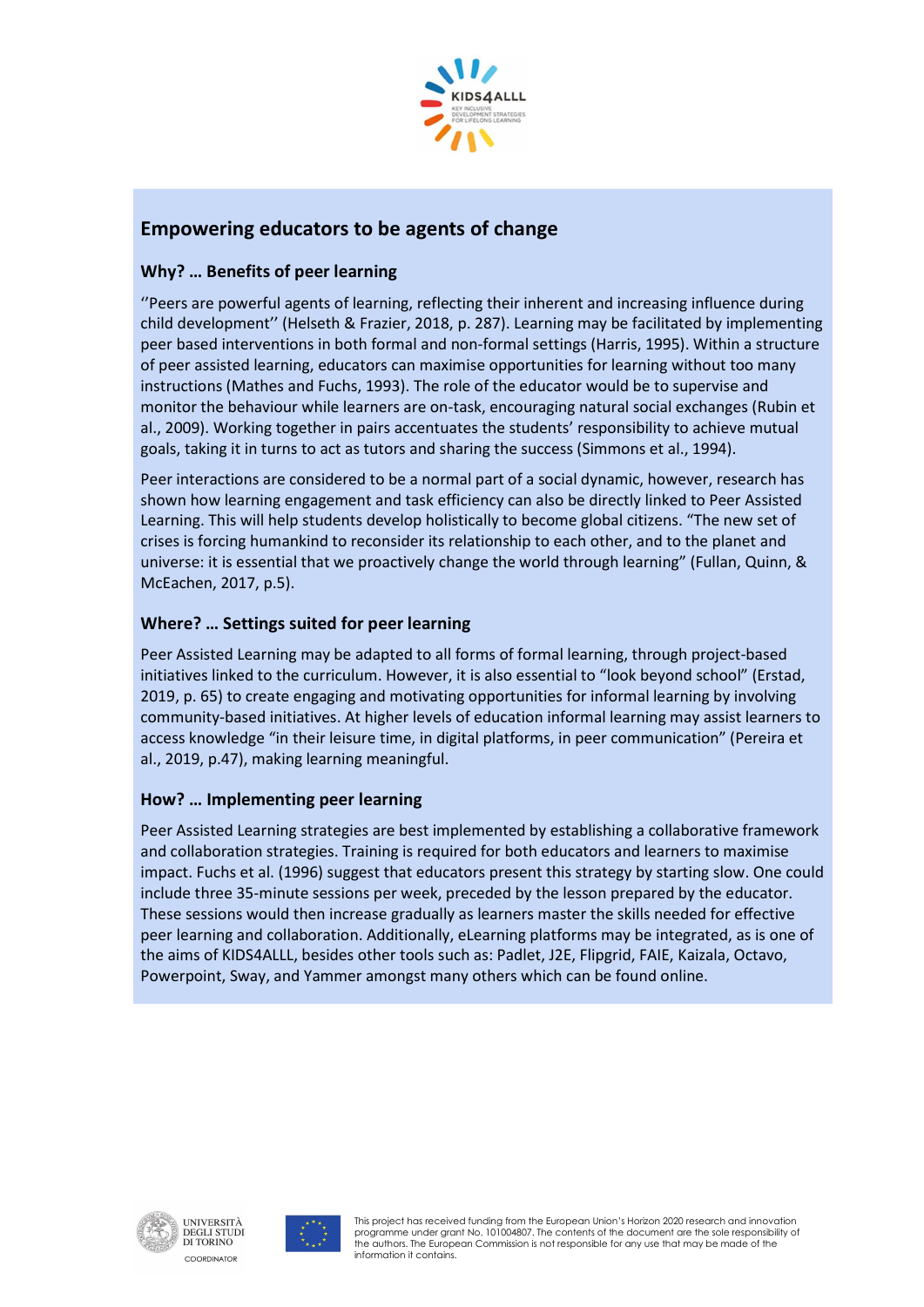

#### Providing a supportive framework for peer learning

Policy makers have an important role to play in promoting peer learning initiatives and facilitating the integration of migrant students. Research from KIDS4ALLL (2021a, b) has shown providing a supportive framework can facilitate peer learning to flourish by:

- Developing policies and strategies on the integration of migrant students and considering peer learning as one of the strategies facilitating their integration
- Developing a legislative framework to ensure consistency, replicability and scalability across space and time.
- Facilitating networking between actors supporting the integration of migrant students to facilitate the exchange and transferability of good practices
- Developing and implementing robust evaluation mechanisms of the integration of migrant students
- Providing volunteers with the necessary support for the implementation of peer learning projects by making available financial and human resources as well as guidance and training to successfully adopt and implement peer learning initiatives
- Supporting grassroots initiatives aimed at the integration of migrant students, particularly those building on peer-to-peer support
- Providing long-term support to projects to ensure long-term sustainability and scalability for example by integrating or connecting these to other overarching support measures

## References

Anderson, M. K., Tenenbaum, L. S., Ramadorai, S. B., & Yourick, D. L. (2015). Near-peer mentor model: synergy within mentoring. Mentoring & Tutoring: Partnership in Learning, 23(2): 116–132.

Anderson, T. & Soden, R. (2001). Peer Interaction and the Learning of Critical Thinking Skills. Psychology Learning & Teaching. 1.

Arnot, M. & Pinson, H., (2005). The education of asylum-seeker and refugee children: A study of LEA and school values, policies and practices. University of Cambridge.

Boud, D. (2001). Making the move to peer learning. In Boud, D., Cohen, R. & Sampson, J. (Eds.) (2001). Peer Learning in Higher Education: Learning from and with each other. Routledge, 1-20.

Carvalho, A. R., & Santos, C. (2021). The Transformative Role of Peer Learning Projects in 21st Century Schools—Achievements from Five Portuguese Educational Institutions. Education Sciences, 11(5), 196.

Colao, A., Piscitelli, P., Pulimeno, M., Colazzo, S., Miani, A., & Giannini, S. (2020). Rethinking the role of the school after COVID-19. The Lancet Public Health, 5(7), e370.

Daniel, S. J. (2020). Education and the COVID-19 pandemic. Prospects, 49(1), 91-96.

Ebstein, J. (2021, December 29). Covid's impact on education in 2021: The good, the bad, and the future. Inside Sources, Education.

Erstad, O. (2019). Ubuntu and bildung in Oslo and Zanzibar. Routledge Research in Education, 61-79.

Fore, H. H., & Hijazi, Z. (2020, May 1). COVID-19 is hurting children's mental health. Here are 3 ways we can help. World Economic Forum.